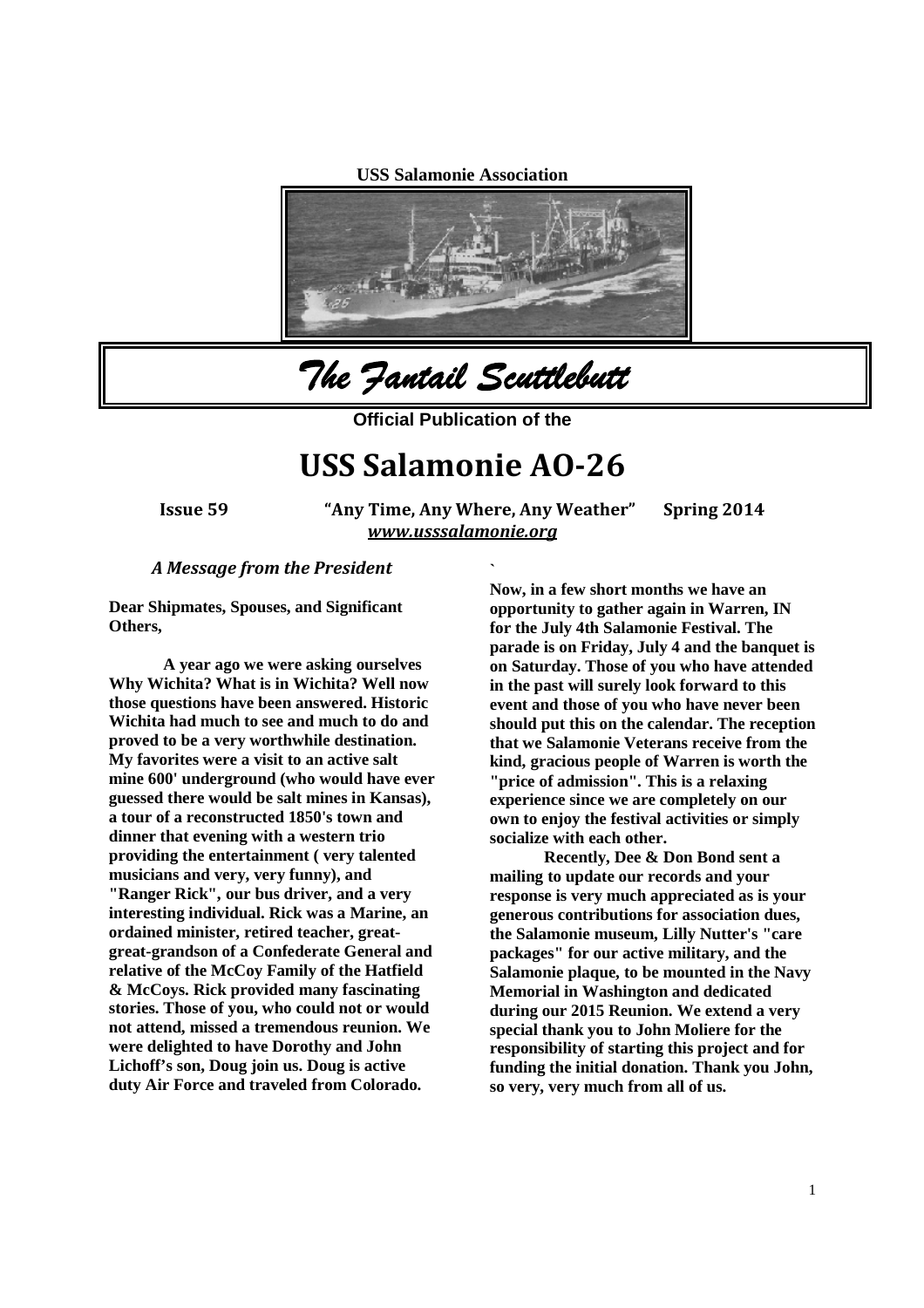**Quilt maker, Jan Seidel's eight year wait may soon be over. The Victim's Quilt, a 60 by 10 foot quilt Jan made as a memorial to the thousands who died in the September 11th attacks will be displayed in the National September 11 Memorial Museum when it opens, possibly in May. Jan made the quilt over four years, 2002-2006, and donated it to the museum on September 9, 2006. Since then, Jan and the more than 100 volunteers who helped have waited for the quilt to be displayed. The quilt's artwork features police cars, fire trucks, airplanes, the twin towers with the exact number of windows, and photos of all but 80 of the victims. Victims without photos were depicted by a picture of a candle. In addition to the victims, the quilt honors emergency responders from the area police and fire departments, the Port Authority of New York, the New York State courts and the Pentagon.**

**We again want to thank Dorothy and John Lichoff, Dee & Don Bond, and Rita and Dave Wood for their untiring efforts on behalf of the association. Without them, nothing happens and nothing gets done! See you all in Warren!**

> **Best wishes, Chuck Wazenegger**



**This cake was made for the reunion in Wichita.**

#### **Shipmates** John Lichoff

**Since our last newsletter a lot of changes and events have occurred.**

**` We hope and pray all are doing well and may good fortune always follow you and your family. A special condolence to all who have lost a loved one and to those recovering we wish you a speedy recovery.**

**` A question that has been thrown around a lot concerning our last reunion was "What's in Kansas?" Kansas is a wealth of sights, sounds and history. We just came back from a very successful and entertaining reunion in Wichita, KS. A great time was had by all that attended. Those that did not attend missed a great time.**

**A special banquet was put on for The USS Salamonie AO-26 by "HANGER ONE STEAKHOUSE" and featured a speaker sent to us from the VFW. Nation aid-de-camp James Denison of veteran's service committee, department of Kansas gave a very inspiring talk and updated us on the Wounded Soldier project.**

**We wish to thank Al and Fran Jirik for their time and effort for this special reunion.**

**We have been having trouble trying to keep our records and address up to date.**

**Two months ago we (Don, Dee and I) sent a form letter to everyone on our mailing roster, whether they were an up to date member or not. The response was great and we wish that those of you who did not fill out their form, please still do so and mail it in.**

#### **Website**

**The USS Salamonie website is www.usssalamonie.org. There's lots of interesting items there including the newsletter The Fantail Scuttlebutt.**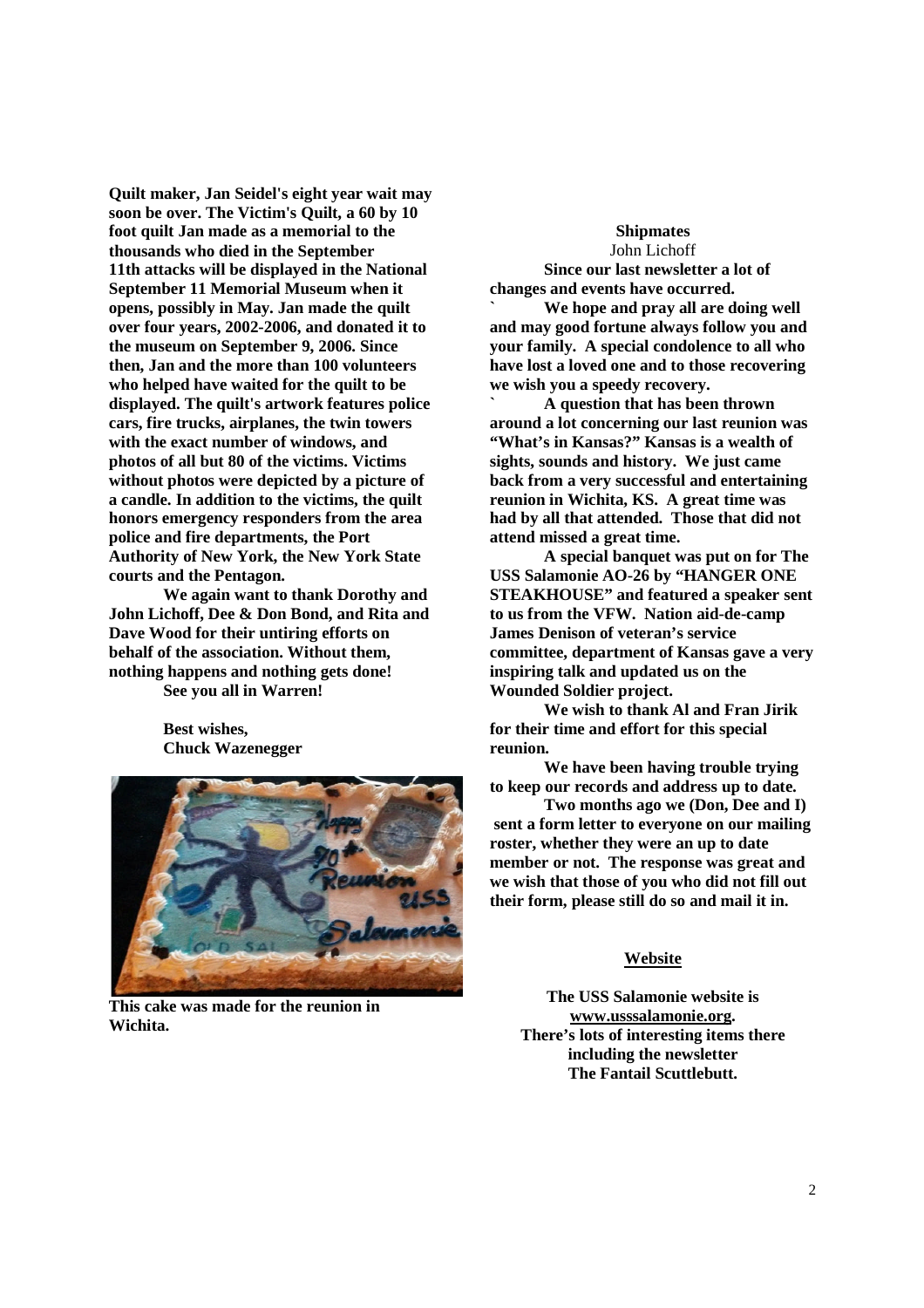**USS Salamonie Association Officers and Board Members**

**President – Chuck Wazenegger (bear1151@verizon.net) Vice President-Records - John Lichoff (jlichoff@neo.rr.com) Treasurer – Donald Bond (dbondin@aol.com) Co Chaplains Joe Cuneo and Roger Reller Trustee – Mike Seidel (jgg2042@gmail.com) Newsletter Editor – Rita Wood (RLW313@aol.com) 401-683-1468**

**Welcome Aboard New Finds William (Heine) Steinhoff MMFN 60-62 Darrell L. Cook SN 58-61 James Samuel Dampman BMSN 52-54**

**Sick/surgery/treatments Please keep in your prayers and send cards Get Well Soon**

**Charles Stepanek, Vickie Snead, James Marsh, Wilber Puliam, Dean Bayliff, Andy Mosher, and Dee Bond.**

### **Condolences**

**To George Perrualt on the loss of his bride Lois who fought a courageous battle for 12 years against cancer.**

**To Peggy Stepanek on the loss of her brother.**

**Also, condolences to the families of all those mentioned on the Honor Roll.**

**If there are more condolences to be recognized, please let John Lichoff know so that we can publish them.**



# **HONOR ROLL Rest in Peace**

| <b>Elbert .E Neely</b>                 | LT                       | 44-45 |
|----------------------------------------|--------------------------|-------|
| <b>Richard Gilhuber</b>                | SH3                      | 52-55 |
| <b>Eugene Stokley</b>                  | <b>CSSN</b>              | 50-52 |
| <b>Albert Haywood</b>                  | FT2                      | 55-56 |
| <b>Robert Penalis</b>                  | <b>BMSN</b>              | 57-58 |
| <b>Vernon C. Horne</b>                 | <b>SKSN</b>              | 56-58 |
| <b>Harold H Bittner</b>                | <b>MMC</b>               | 54-56 |
| <b>Aaron Chase</b>                     |                          |       |
| <b>Donald Flinton</b>                  | SK3                      | 66-68 |
| <b>Norman Harbinson</b>                | SK1                      | 65-66 |
| <b>Fereld Diehl</b>                    |                          | 60-62 |
| <b>William Mynes</b>                   | SF1                      | 52-54 |
| <b>Robert Stevens</b>                  | SN                       | 52-56 |
| Aaron Duncan                           | SM2                      | 67-68 |
| <b>Theodore Klemish</b>                | QM <sub>2</sub>          | 56-58 |
| D.E. Fletcher                          | FTC-                     | 55-60 |
| <b>Dennis King</b>                     | BT2                      | 66-67 |
| <b>Malcolm Piester</b>                 | <b>LTJG</b>              | 63-65 |
| <b>Harlow Lazott</b>                   | <b>LCDR</b>              | 41-45 |
| <b>Original Crew-Life member</b>       |                          |       |
| <b>Edwin A Crowder</b>                 | <b>SN/FC</b> Life member |       |
| Varge Wagner                           | GMC                      | 41-45 |
| Original Crew- life member 101 yrs old |                          |       |
| <b>Gordon E. Cross</b>                 | <b>RMSN</b>              | 61-63 |
| <b>Walter Lawrence</b>                 | $\bf CS3$                | 52-53 |
| Arnold A. Dauch                        | EM <sub>2</sub>          | 58-59 |

#### **Some USS Salamonie Info Rita Wood**

**I have a two page history about the USS Salamonie. If you want a copy please send a self addressed stamped envelope to Rita Wood, 47 Brown Terrace, Portsmouth, RI 02871.**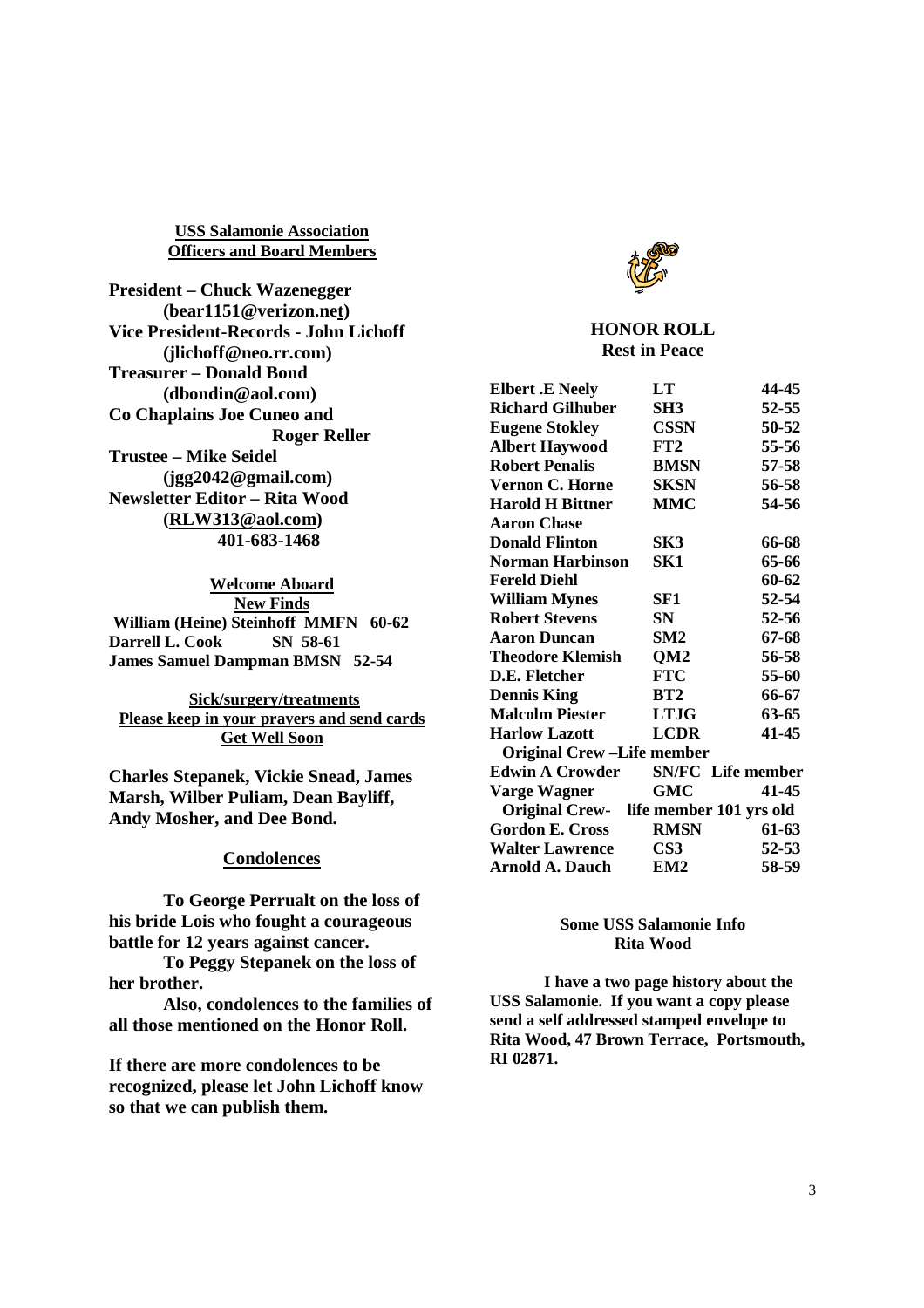

Don and Dee Bond spent time with Lilly in Warren. They gave her funds that were donated for her fund as a result of our recent mailing as well as stamps. She was thrilled. We provided her with a list of contributors and she will send an individual thank you to each person.

She has now sent 1,328 packages.

# **Salamonie Reunion 2015**

The USS Salamonie Reunion for 2015 will take place in Washington, DC from April 22 through 26; 2015.The trip will include the installation and dedication of the USS Salamonie AO-26 Plaque in the Navy Memorial Foundation.

Thru the efforts of John Moliere who spearheaded the efforts we say Thank you and well done.

See a copy of the plaque. If you want one for yourself, they are available for a fee. Contact John Lichoff and he'll send you a form to be used for the purchase.



# **Please Note**

**If anyone has an idea for something special or worth seeing while we are in Washington, please contact Curtis Willard with your suggestion and/or ideas so he can see if he can fit it into our schedule. Contact him at (417) 527-0808 or Curtis@deetours.us.**

**When we mailed out our questionnaire, two items were forgotten for our records. We need your Rank/Rate and years you were stationed aboard the USS Salamonie. Please call or email the info to me.**

> **God Bless you all, John and Dorothy Lichoff**

**WARREN, INDIANA REUNION July 2014**

**This year Don and Dee Bond are in charge of all activities and events for Warren, Indiana and Fourth of July festivities.**

> **USS Salamonie Warren Reunion 4 th of July Celebration July 3, 4 and 5, 2014**

**Check out the information on page 5.**

**Hope to see you there.**